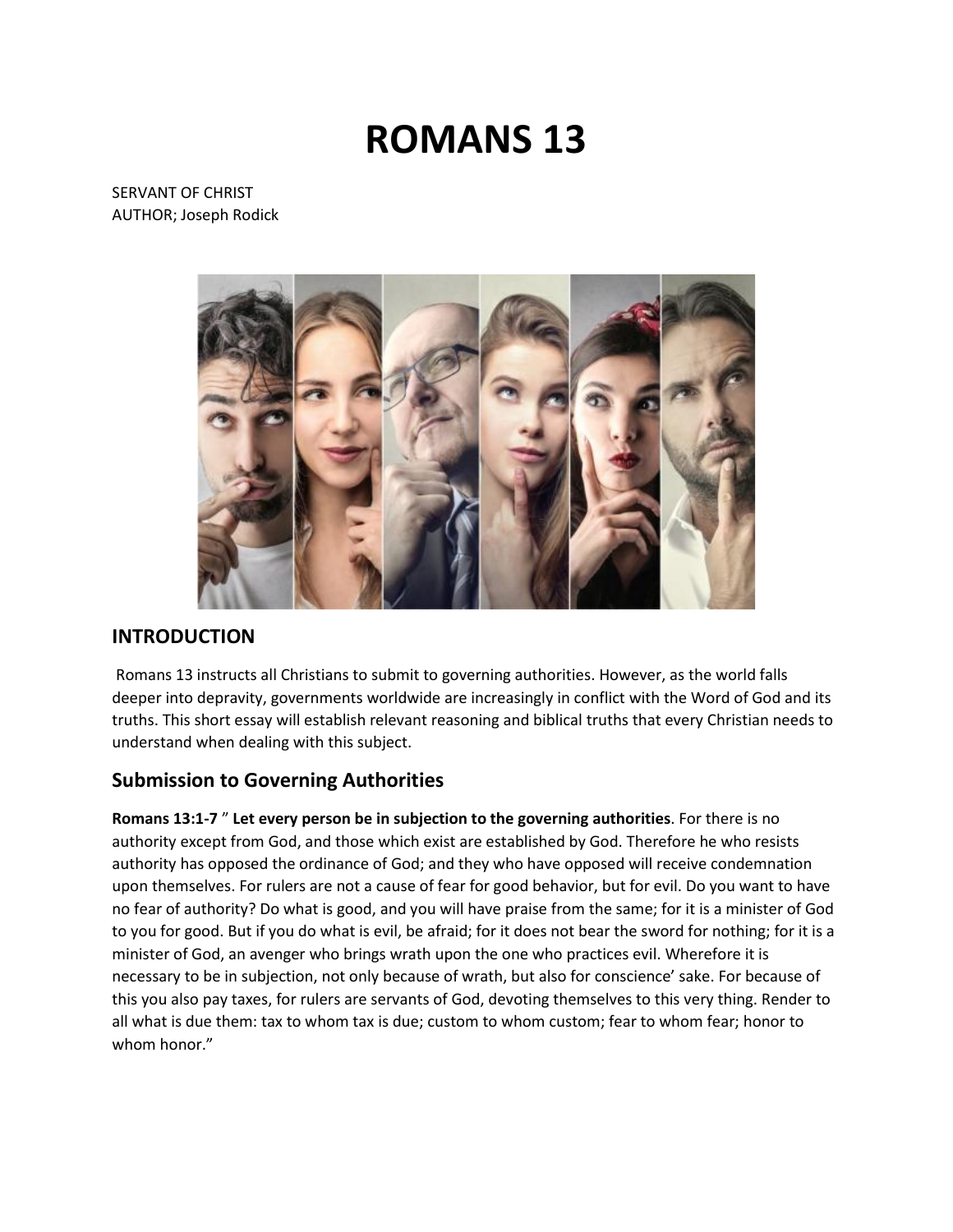**Summing Up**; What should be the believer's relationship to the law? First, he is to **obey the law**. That is what Paul is saying here—" **Let every person be in subjection to the governing authorities**." Since they were under Roman law, they were to obey it. Although Rome intended that their laws should be just, they were not. Remember that Roman law crucified Christ and persecuted the early Christians. Yet, Rome boasted loudly about justice, just like today's governments.

## **Submission to God's Authorities**

**Reasoning**: Apostle Peter and Paul wrote that we need to be subjective to our governing authorities. However, does this include when it's in direct violation of the Word of God? Jesus & Luke gave us the answer to this question when confronted with the same fundamental issue.

**Matthew 22:15-22** "The Pharisees went off and made a plan to trap Jesus with questions. Then they sent to him some of their disciples and some members of Herod's party. "Teacher," they said, "we know that you tell the truth. You teach the truth about God's will for people, without worrying about what others think, because you pay no attention to anyone's status. Tell us, then, what do you think? Is it against our Law to pay taxes to the Roman Emperor, or not?" Jesus, however, was aware of their evil plan, and so he said, "You hypocrites! Why are you trying to trap me? Show me the coin for paying the tax!" They brought him the coin, and he asked them, "Whose face and name are these?" "The Emperor's," they answered. So Jesus said to them, "Well, then, **pay to the Emperor what belongs to the Emperor, and pay to God what belongs to God**." When they heard this, they were amazed; and they left him and went away."

**Mark 12:13-17** "Some Pharisees and some members of Herod's party were sent to Jesus to trap him with questions. They came to him and said, "Teacher, we know that you tell the truth, without worrying about what people think. You pay no attention to anyone's status, but teach the truth about God's will for people. Tell us, is it against our Law to pay taxes to the Roman Emperor? Should we pay them or not?" But Jesus saw through their trick and answered, "Why are you trying to trap me? Bring a silver coin, and let me see it." They brought him one, and he asked, "Whose face and name are these?" "The Emperor's," they answered. So Jesus said, "Well, then, **pay to the Emperor what belongs to the Emperor, and pay to God what belongs to God**." And they were amazed at Jesus."

**Act 5:29** "But Peter and the apostles answered and said, "**We must obey God rather than men**."

**Conclusion**: The scriptures indicate that there are two spiritual forces', a worldly and a divine, that serves the purposing and will of Jehovah. Jesus, in **Matthew 28:18**, states that He has **authority over both heaven and earth**, which instructs that every person **should be subject and obey their worldly governing rules until it violates the Word of God**.

**Acts 5:40-42** They called the apostles in, **had them whipped**, and ordered them never again to speak in the name of Jesus; and then they set them free. **As the apostles left the Council, they were happy**, because God had considered them **worthy to suffer disgrace for the sake of Jesus**. And every day in the Temple and in people's homes **they continued to teach and preach the Good News about Jesus the Messiah**.

**Remembering**; **Who do you serve**? **Who is your God**? Answering those questions will guide you.